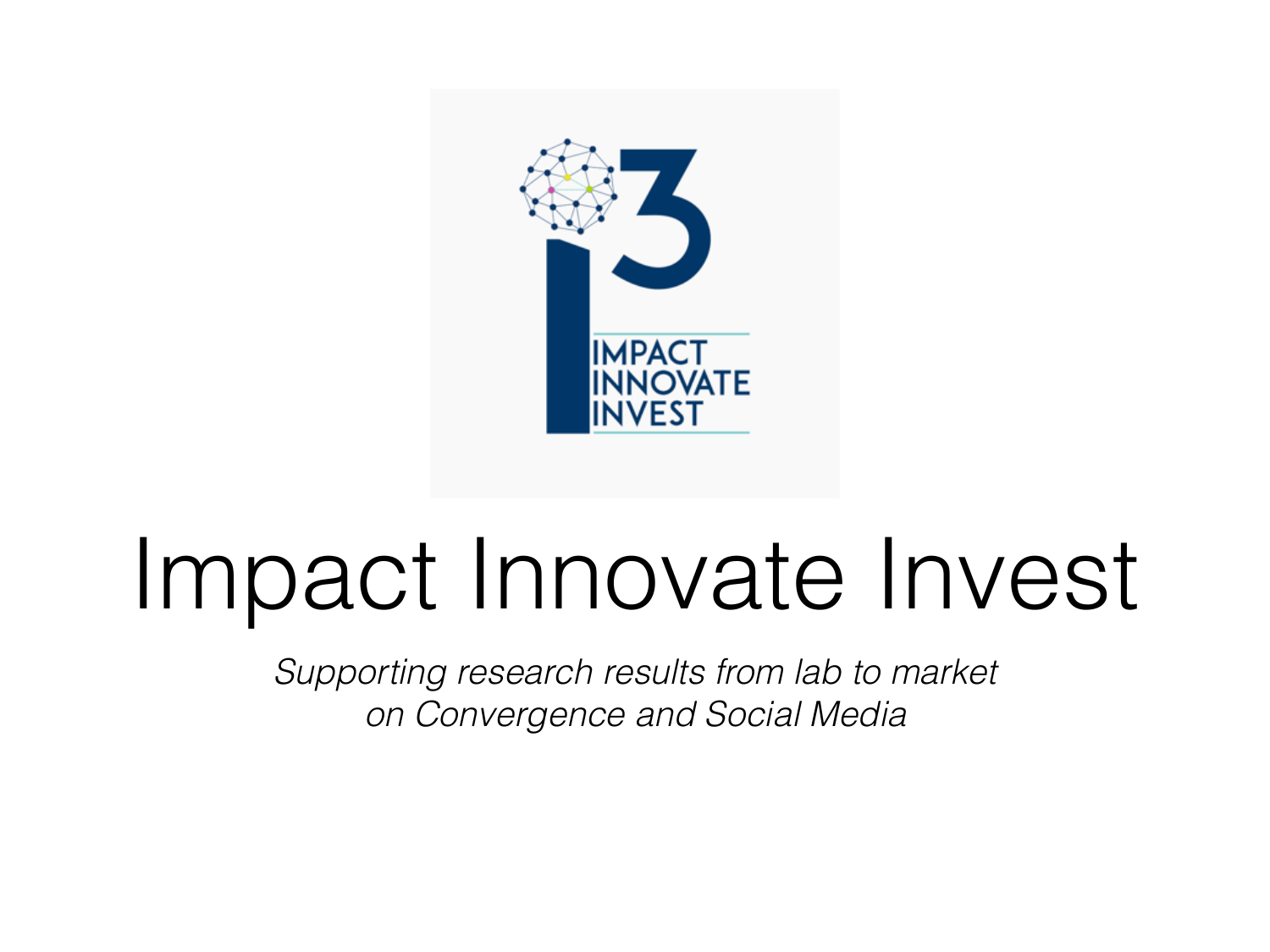## I3



- An Accelerator program for the Social Media and Convergence
- amplifying the impact of research results coaching researcher and small firm to attract the interest of investors within a coordinated framework of actions.

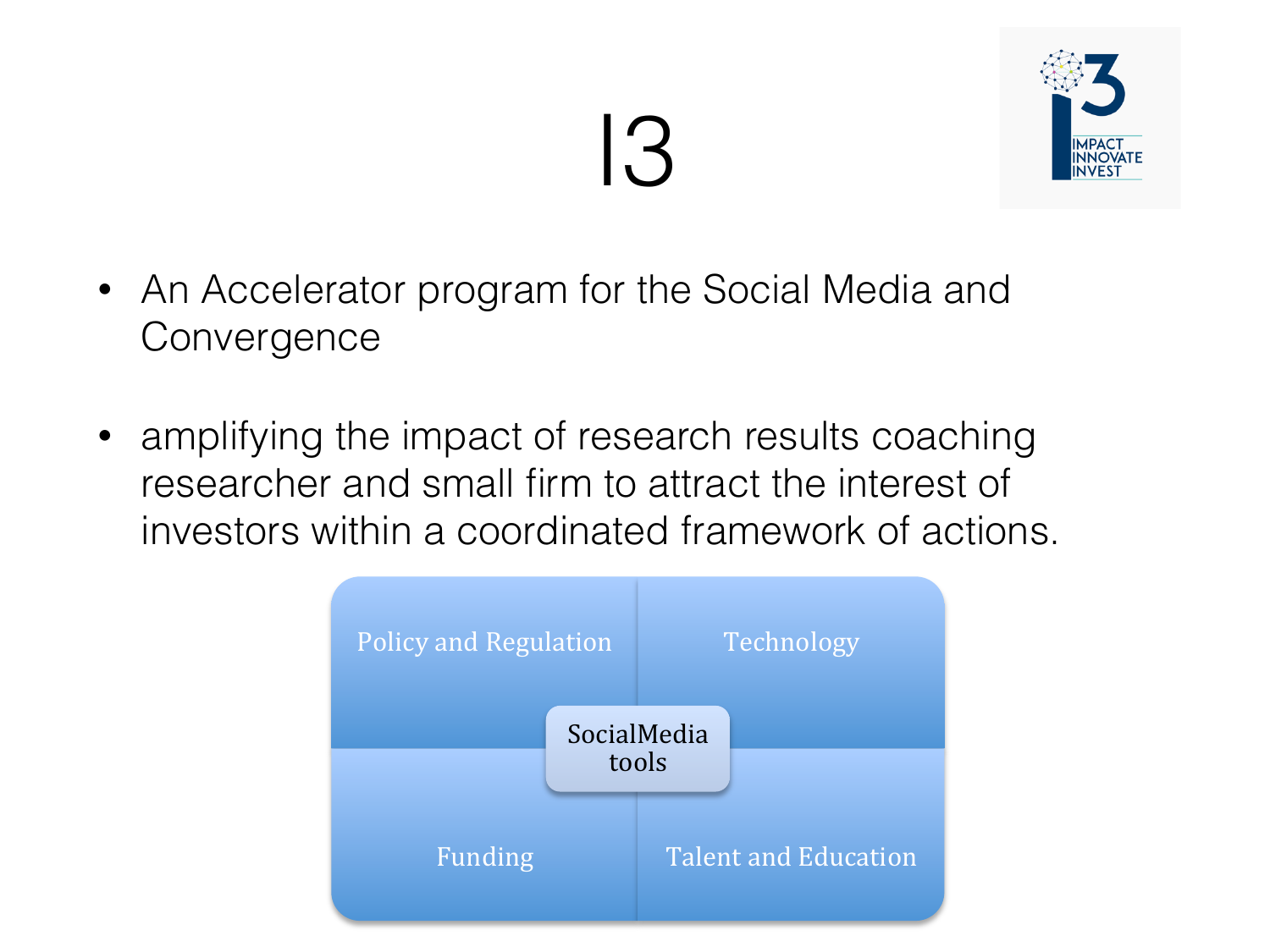## Rationale



- I3 is devoted to researchers and startups who, having realised a promising innovative solution in the domain of convergence and social media, have the ideas and are willing to take the risks necessary to get a firm off the ground.
- The proposed action is to support the technological innovation process for projects in the Converging media and content unit,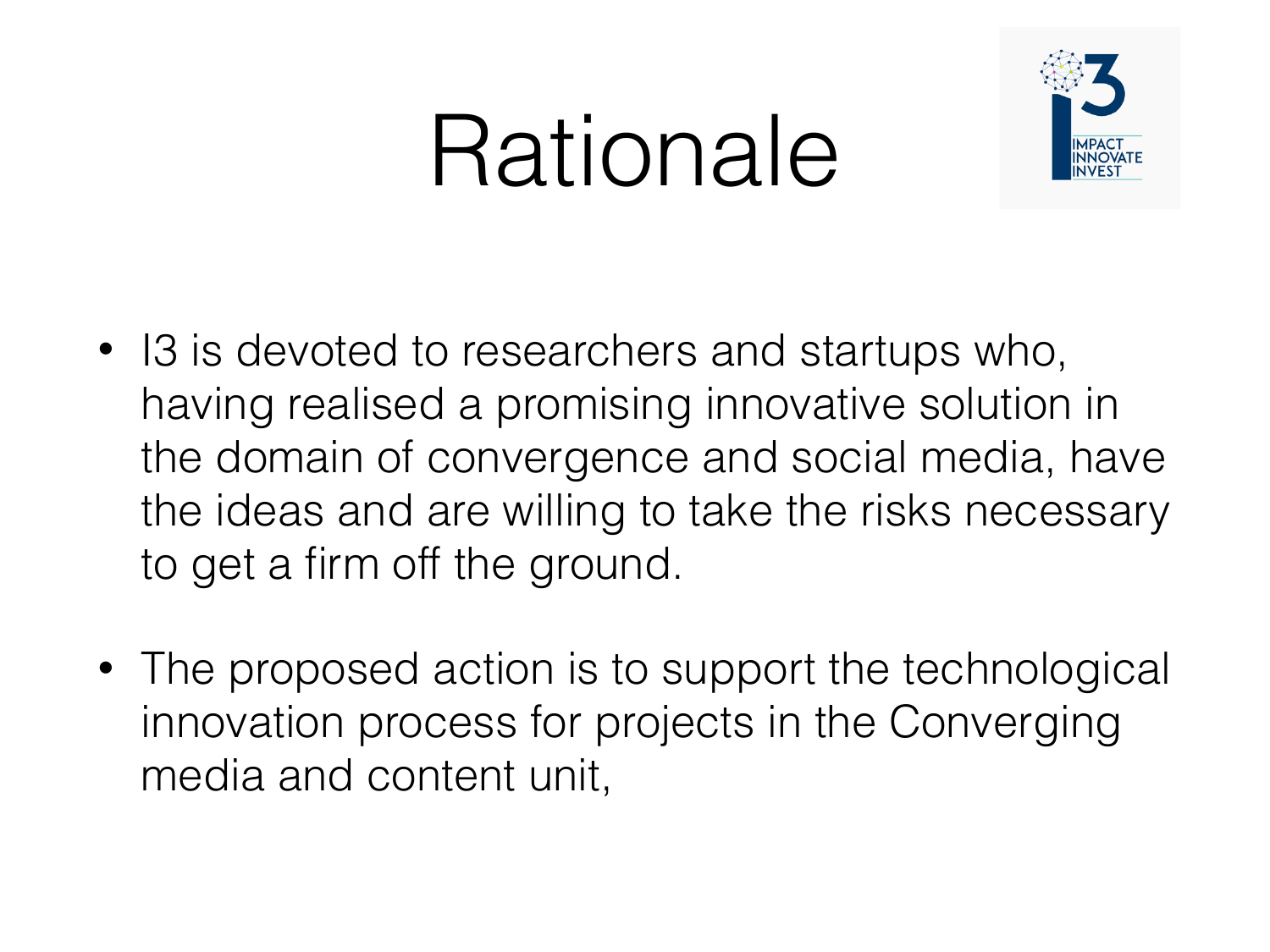

# The partners







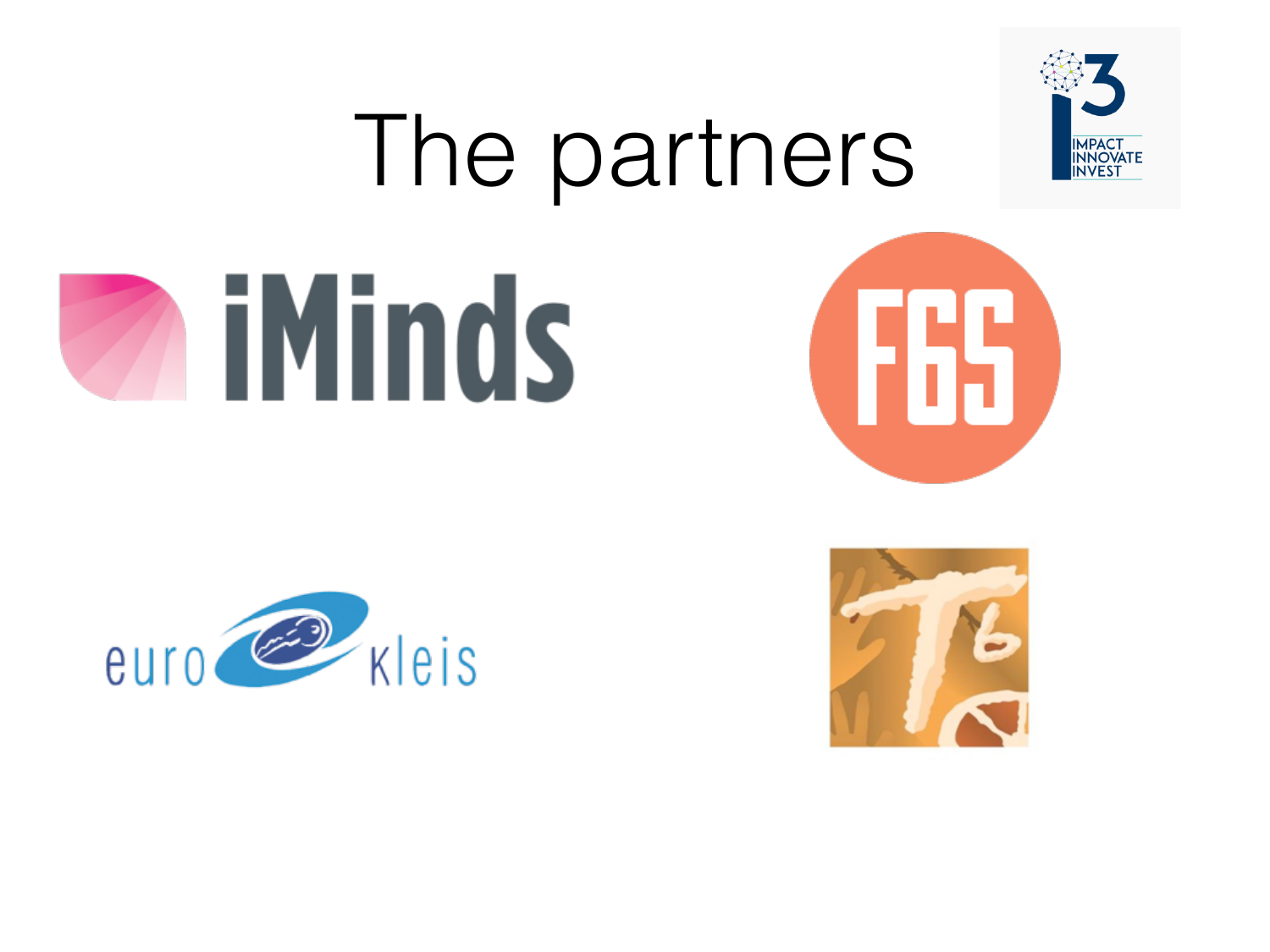## How



- coaching and mentoring activities
- the organization of a set of training workshops and meeting with investors
- the analysis of the potential socio-economic value of the projects
- the selection of the most promising technologies, facilitating access to investors and accelerator program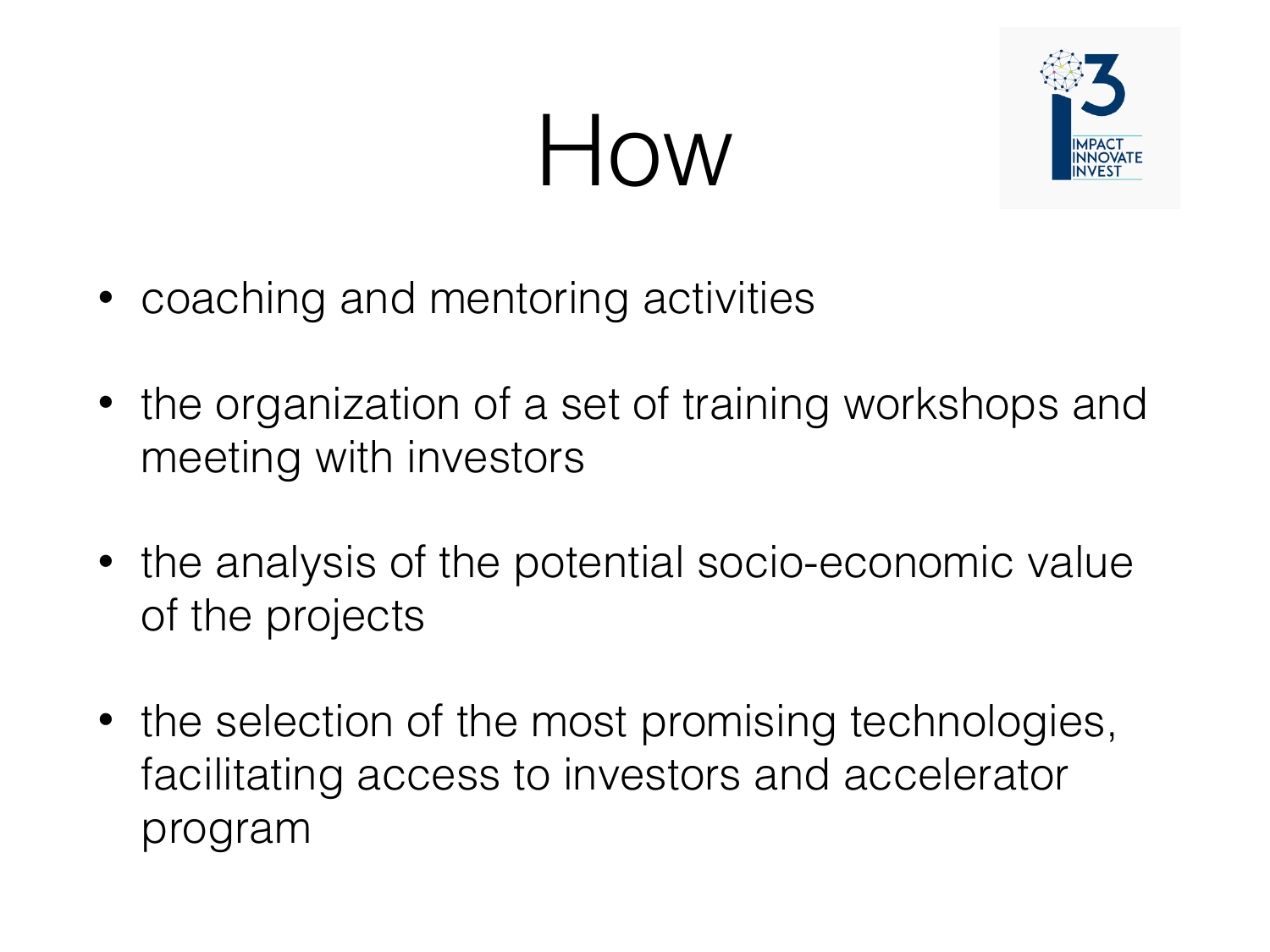# What



- The main objective is to build an European ecosystem around social media and convergence through
	- the IMinds Incubation program,
	- F6S the largest social network for start-ups in the European Union,
- gather the interest of a large constituency of stakeholders to tackle the most relevant policy issue facing the domain.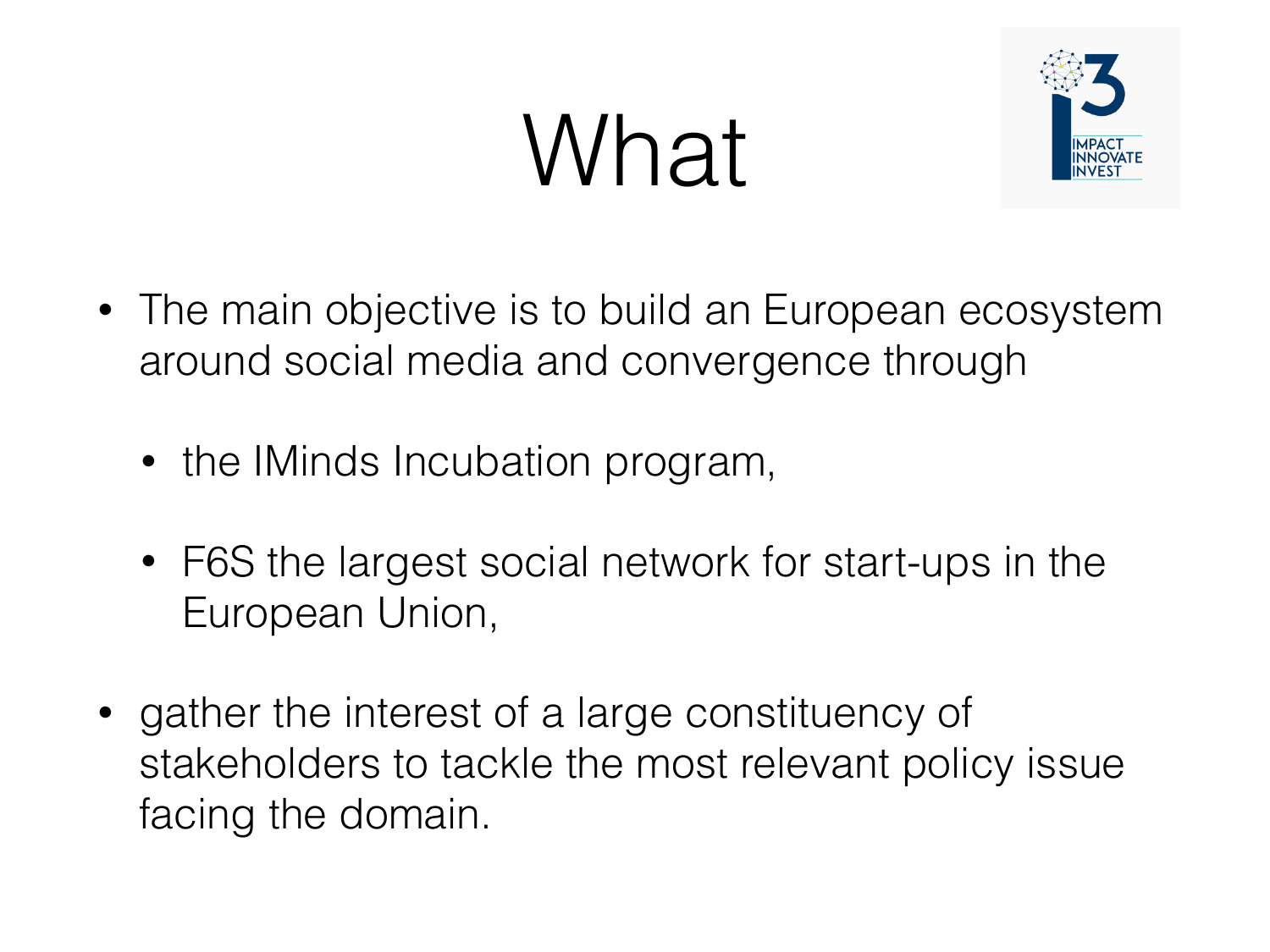#### Economic Impact Maximisatio<sup>s</sup> Methodology **Automatic SCR PACT CON** Economic Impact Maximisatio \$3



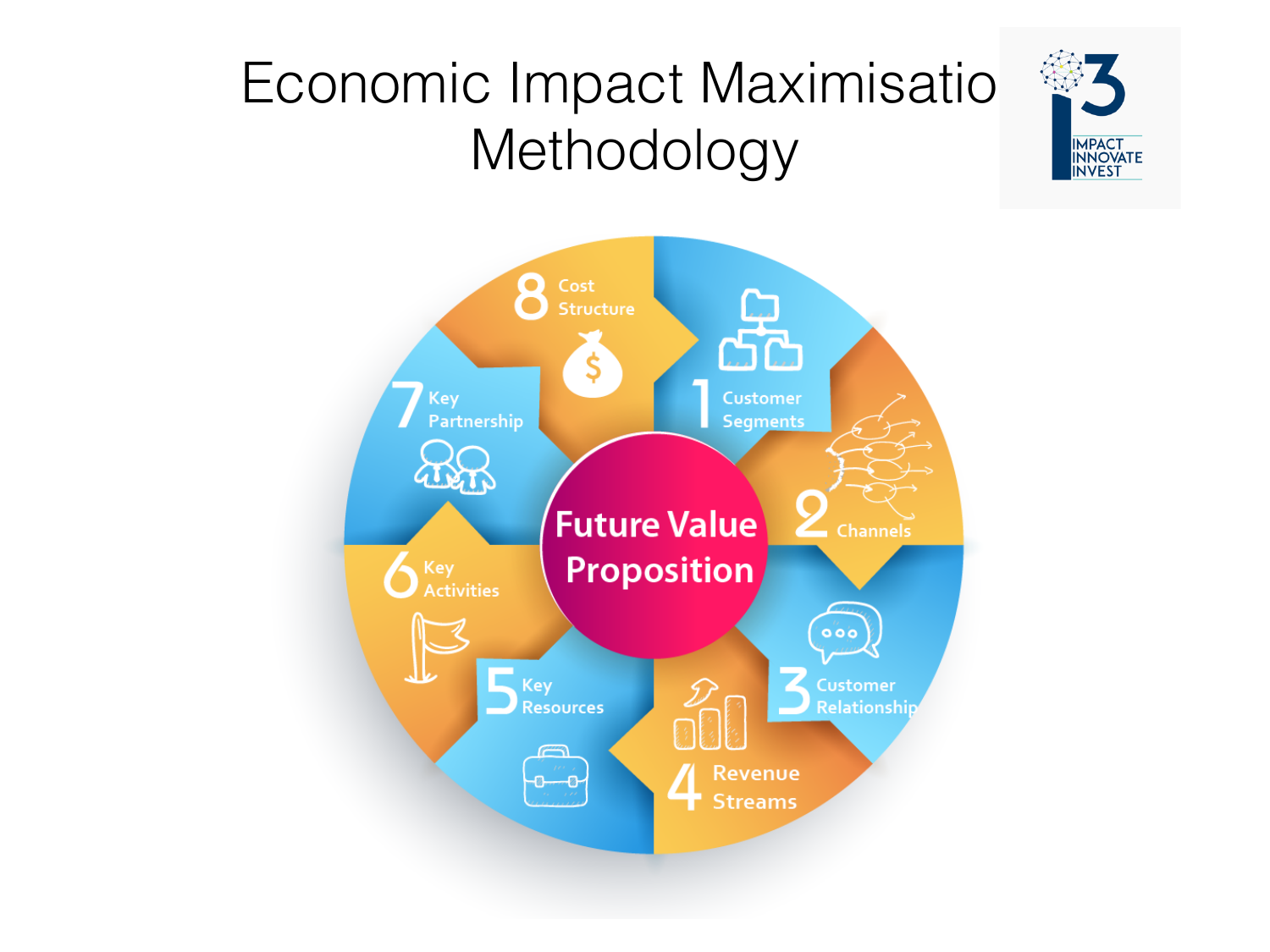

### A self assessment toolkit

- The Toolkit will be divided in three main sections:
- Future Value Proposition: including a short list of questions to be answered, with indicators that will derive from the analysis of literature review and domain documents.
- Business Model Design: including questions on customer segments, channels, customer relationship, revenue streams, key resources, key activities, key partnership, cost structure.
- Results and an infographic report.